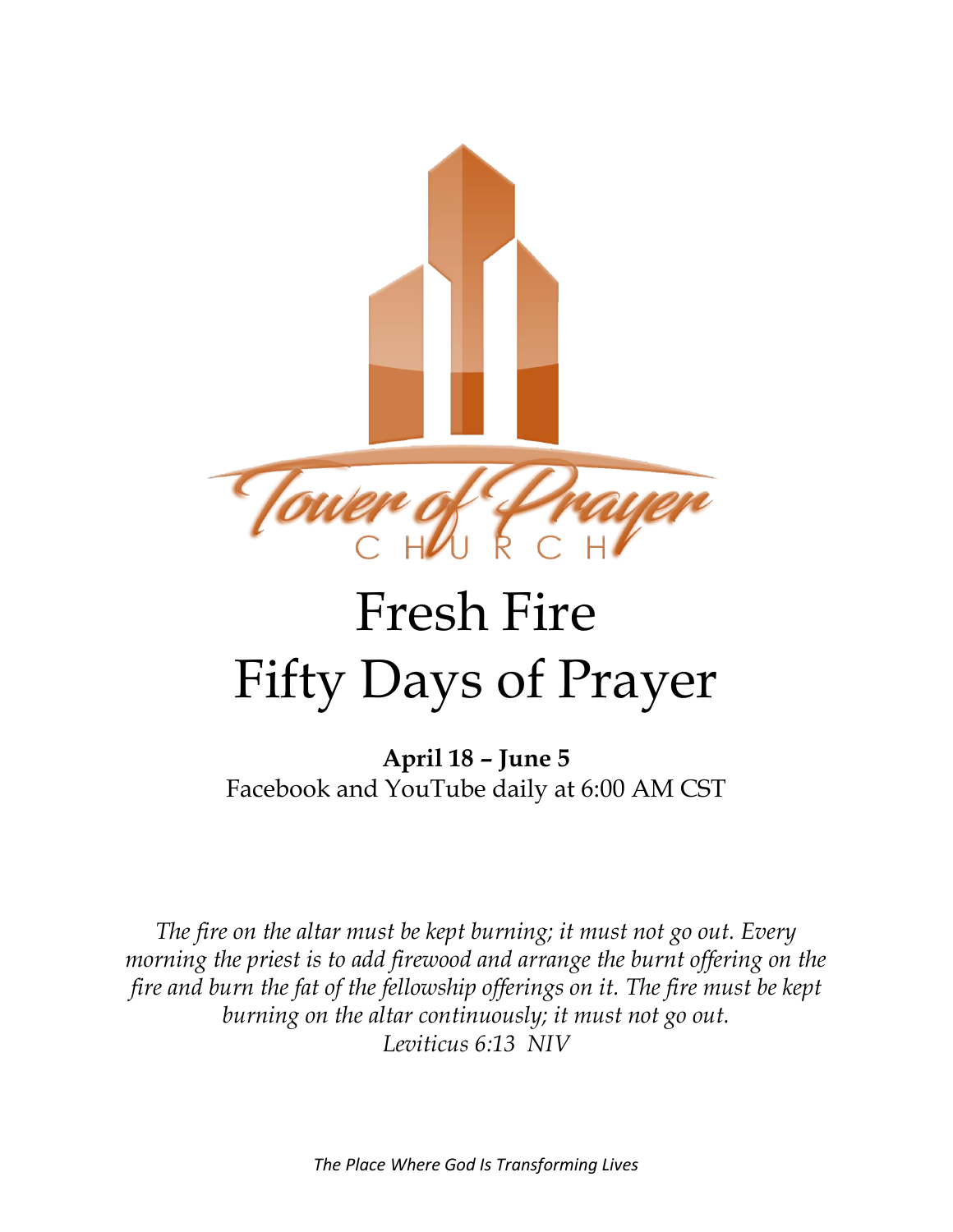| <b>Day</b>    | <b>Intercessor</b>               | <b>Prayer Target</b>                                                |
|---------------|----------------------------------|---------------------------------------------------------------------|
| Apr 18        | Apostle C. Shaemun Webster       | <b>Fresh Fire for Prayer</b><br><b>Luke 18:1 NLT</b>                |
| <b>Apr 19</b> | Apostle C. Shaemun Webster       | <b>Fresh Fire for Goodness</b><br><b>Psalm 31:19 TPT</b>            |
| Apr 20        | <b>Deacon Roy Williams</b>       | <b>Fresh Fire for Peace</b><br>Isaiah 26:3 NLT                      |
| Apr 21        | Apostle Shaemun Webster          | <b>Fresh Fire for Faith</b><br><b>Luke 17:6 NLT</b>                 |
| Apr 22        | <b>Deidre Long</b>               | <b>Fresh Fire for Patience</b><br>James 1:4 KJV                     |
| Apr 23        | <b>Deacon Carolyn Middleton</b>  | <b>Fresh Fire for Love</b><br>1 John 4:16 NLT                       |
| Apr 24        | <b>Elder Michael-Elliot Rice</b> | <b>Fresh Fire for Joy</b><br><b>Psalm 119:35 NLT</b>                |
| Apr 25        | <b>Pastor Andre Oden</b>         | Fresh Fire for Tower of Prayer Church<br>1 Corinthians 1:10 NLT     |
| Apr 26        | <b>Apostle Shaemun Webster</b>   | <b>Fresh Fire for Apostolic Mandate</b><br>1 Corinthians 12:28      |
| Apr 27        | <b>Minister Rebecca Davis</b>    | Fresh Fire for The ARK Church Huntsville<br><b>Acts 2:42-43 NLT</b> |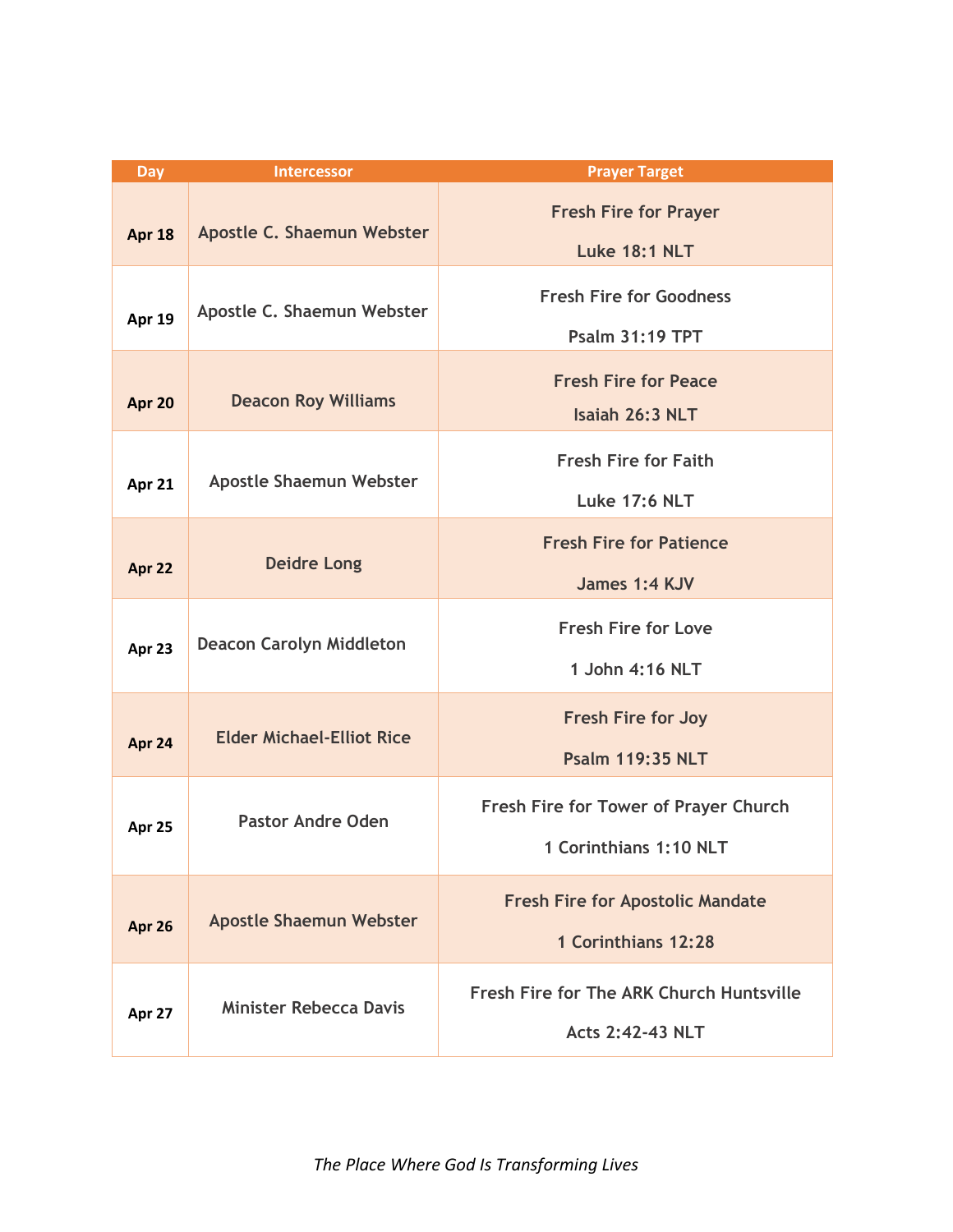| Day    | <b>Intercessor</b>             | <b>Prayer Target</b>                                 |
|--------|--------------------------------|------------------------------------------------------|
| Apr 28 | Apostle C. Shaemun Webster     | <b>Fresh Fire for Global Mission</b><br>Acts 1:8 TPT |
|        |                                |                                                      |
| Apr 29 | Cory O'Neal, Jr.               | <b>Fresh Fire for Goodness</b>                       |
|        |                                | <b>Acts 2:46-47 NLT</b>                              |
|        |                                | <b>Fresh Fire for Assembly of Pioneers</b>           |
| Apr 30 | <b>Pastor Lee Walker II</b>    |                                                      |
|        |                                | Haggai 2:9 NIV                                       |
|        | <b>Patrice Williams</b>        | <b>Fresh Fire for Evangelism</b>                     |
| May 1  |                                | <b>Mark 16:15 NKJV</b>                               |
|        |                                |                                                      |
|        |                                | <b>Fresh Fire for Marriages</b>                      |
| May 2  | <b>Rosalyn Stokes</b>          | <b>Ephesians 5:31 ERV</b>                            |
| May 3  | Apostle Shaemun Webster        | <b>Fresh Fire for Families</b>                       |
|        |                                |                                                      |
|        |                                | Ephesians 5:25-26 NLT                                |
| May 4  | <b>Linda Elliott</b>           | <b>Fresh Fire for Mothers</b>                        |
|        |                                | <b>Proverbs 31: 26-27 NLT</b>                        |
| May 5  | <b>Apostle Shaemun Webster</b> | <b>Fresh Fire for Children</b>                       |
|        |                                |                                                      |
|        |                                | Proverbs 22:6 ERV                                    |
| May 6  | <b>Elder Cory Stallworth</b>   | <b>Fresh Fire for Men</b>                            |
|        |                                | <b>Genesis 18: 18-19 NLT</b>                         |
| May 7  | <b>Pastor Allan Gray</b>       | <b>Fresh Fire for Divine Connections</b>             |
|        |                                |                                                      |
|        |                                | Proverbs 27:17 NKJV                                  |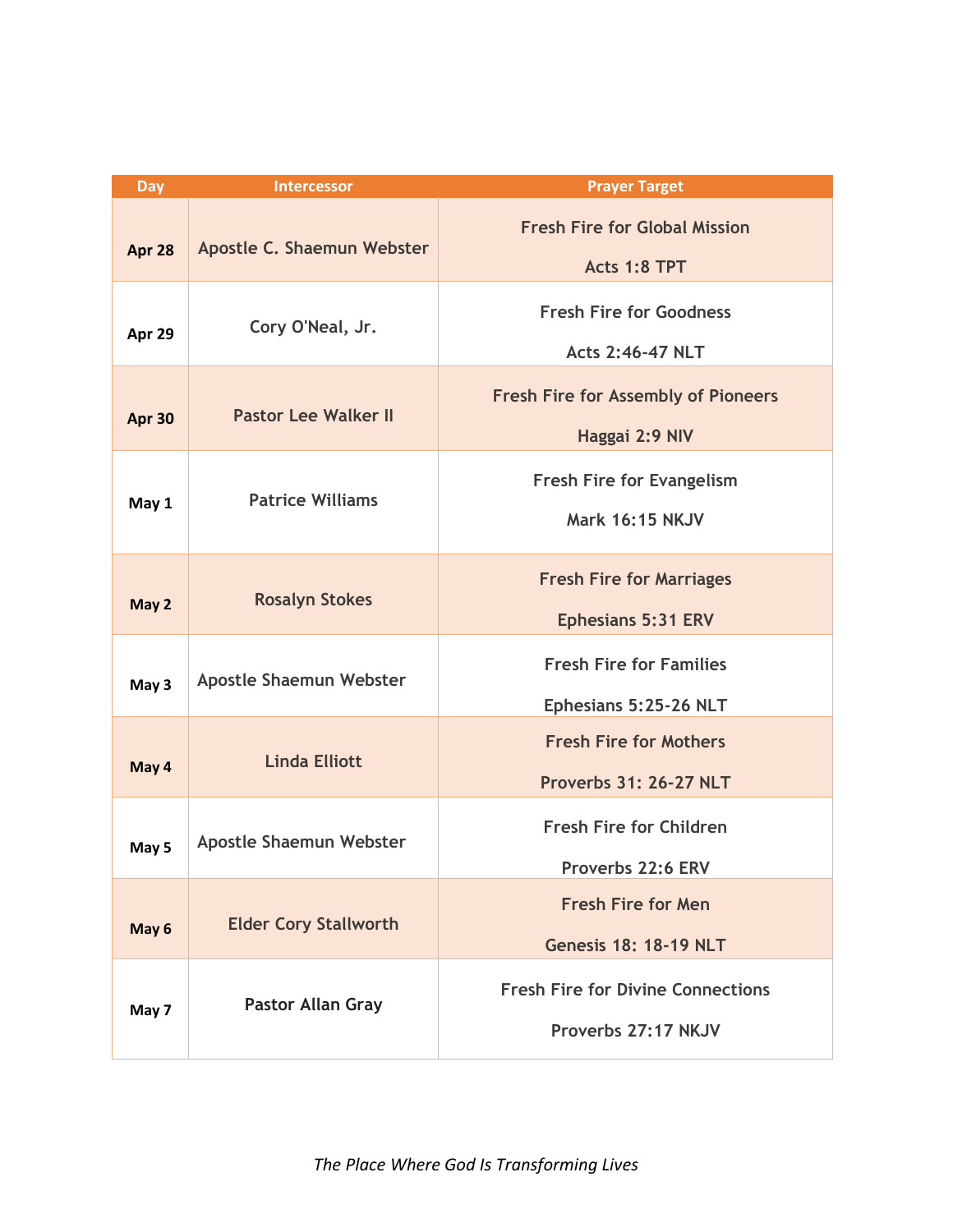| <b>Day</b>    | <b>Intercessor</b>                | <b>Prayer Target</b>                                                          |
|---------------|-----------------------------------|-------------------------------------------------------------------------------|
| May 8         | <b>Minister Raven Moore</b>       | <b>Fresh Fire for Women</b><br>Proverbs 31:25 NLT                             |
| May 9         | Minister Kimberly R. Oden Webster | Fresh Fire for Laying on of Hands<br>Luke 13: 12- 13 NIV                      |
| <b>May 10</b> | <b>Apostle Shaemun Webster</b>    | <b>Fresh Fire for Miracles</b><br><b>Acts 9:34-35 NIV</b>                     |
| <b>May 11</b> | Kenisha Shamburger                | <b>Fresh Fire for Healing</b><br><b>Psalms 107:20 NIV</b>                     |
| <b>May 12</b> | <b>Apostle Shaemun Webster</b>    | <b>Fresh Fire for Speaking in Tongues</b><br><b>Ephesians 6:18 NIV</b>        |
| <b>May 13</b> | <b>Pastor Dionne Flynn</b>        | <b>Fresh Fire for Prophecy</b><br>2 Peter 1: 20 - 21 NIV                      |
| <b>May 14</b> | <b>Pastor Mario Radford</b>       | <b>Fresh Fire for Deliverance</b><br><b>Psalm 37:40 NIV</b>                   |
| <b>May 15</b> | <b>Minister Lottie Conner</b>     | <b>Fresh Fire for Knowledge</b><br>Proverbs 2:6 NIV                           |
| <b>May 16</b> | <b>Rachel Hill</b>                | <b>Fresh Fire for Tithing</b><br>Malachi 3:10 NLT                             |
| <b>May 17</b> | <b>Apostle Shaemun Webster</b>    | <b>Fresh Fire for Favor</b><br>(The Jabez Blessing)<br>1 Chronicles 4:10a NIV |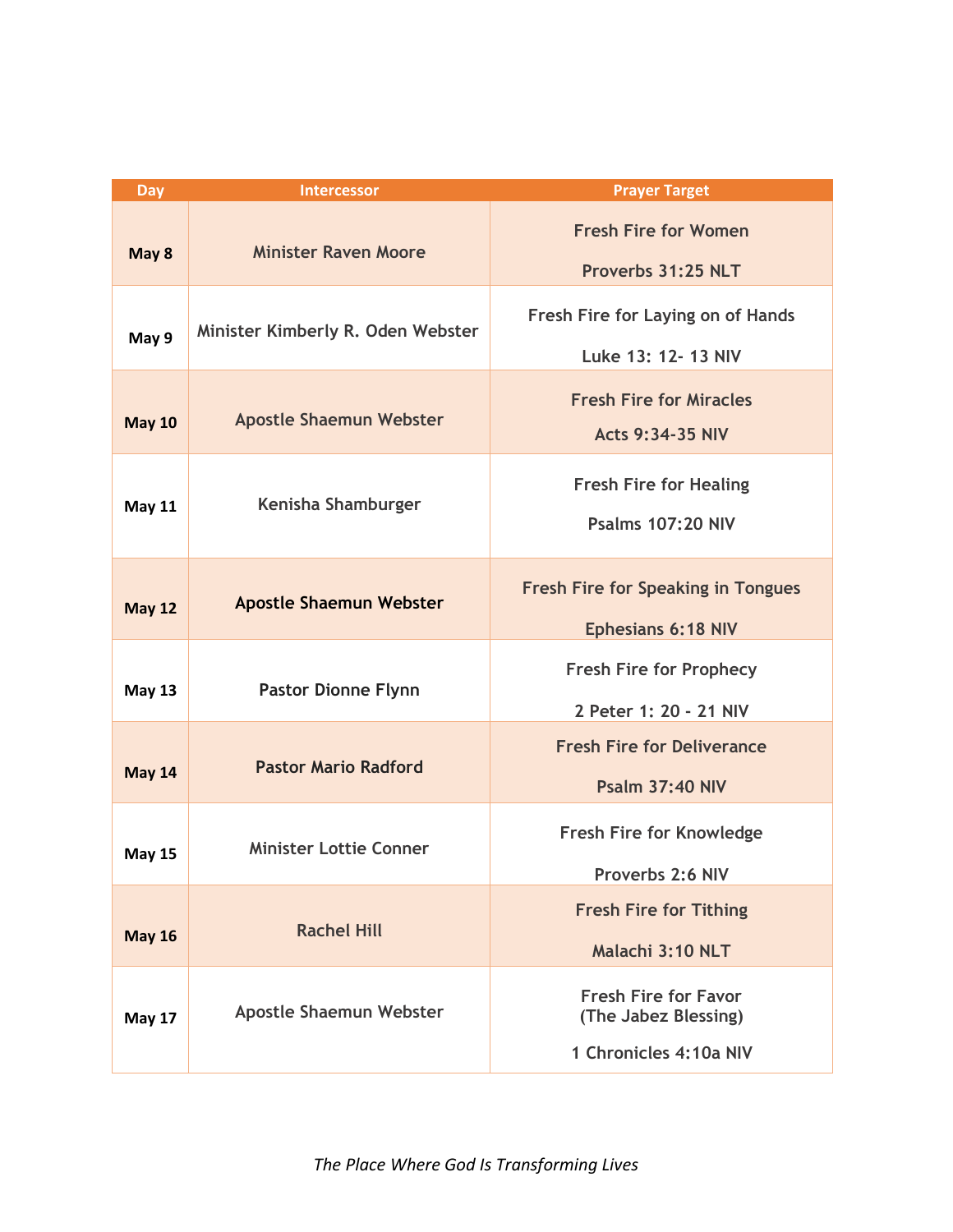| <b>Day</b>    | <b>Intercessor</b>                | <b>Prayer Target</b>                                                  |
|---------------|-----------------------------------|-----------------------------------------------------------------------|
| <b>May 18</b> | <b>Elder Adrienne Nichols</b>     | <b>Fresh Fire for Giving</b><br><b>Deuteronomy 15:10 NIV</b>          |
| <b>May 19</b> | Apostle C. Shaemun Webster        | <b>Fresh Fire for Supernatural Provision</b><br>2 Corinthians 9:8 NLT |
| <b>May 20</b> | <b>Chantel Cox</b>                | <b>Fresh Fire for Debt-Free Living</b><br><b>Deuteronomy 15:6 NLT</b> |
| <b>May 21</b> | <b>Pastor Miah White</b>          | <b>Fresh Fire for Wealth</b><br>Deuteronomy 30:9 NLT                  |
| <b>May 22</b> | <b>Pastor Christopher Houston</b> | <b>Fresh Fire for Patience</b><br>James 1:4 KJV                       |
| <b>May 23</b> | Miaya Webster                     | <b>Fresh Fire for God's Love</b><br><b>Psalm 103: 11 NLT</b>          |
| <b>May 24</b> | <b>Apostle Shaemun Webster</b>    | <b>Fresh Fire for Success</b><br>Proverbs 16:3 NLT                    |
| <b>May 25</b> | <b>Steven Presley</b>             | <b>Fresh Fire for Vision</b><br>Jeremiah 33:3 NLT                     |
| <b>May 26</b> | <b>Apostle Shaemun Webster</b>    | <b>Fresh Fire for Strength</b><br>Isaiah 41:10 NLT                    |
| May 27        | <b>Alexis Hope</b>                | <b>Fresh Fire for Increase</b><br>2 Corinthians 9:8 NLT               |